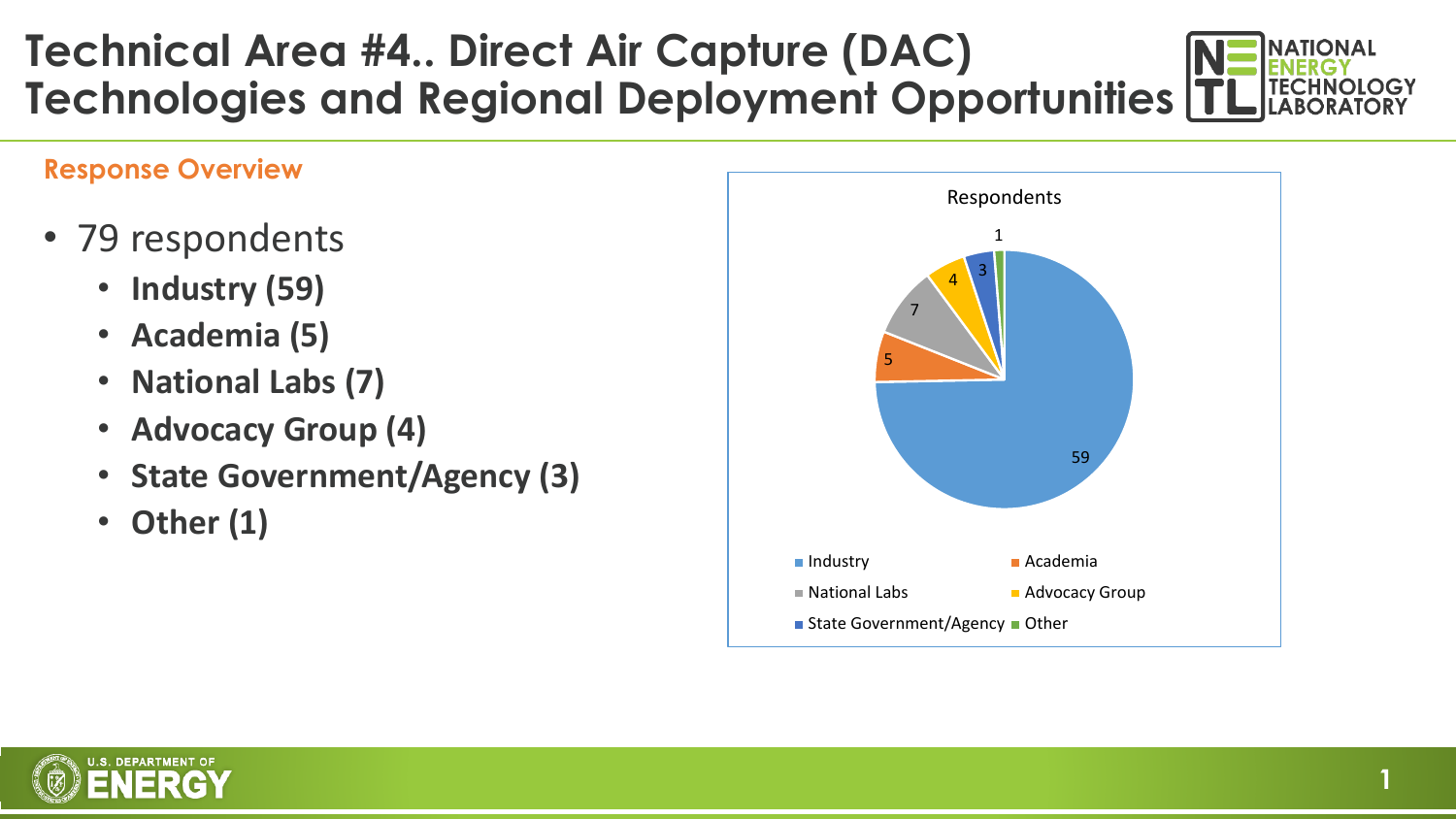# **Technical Area #4.. Overall Summary**



#### **Overview of Major Ideas from Technical Area #4 Responses**

#### • **Hub Location**

Most of the respondents recommended hubs located in the Gulf Coast and Pacific Coast regions close to:

- $\circ$  CO<sub>2</sub> storage reservoirs
- o Zero carbon energy sources (nuclear, wind, solar)
- o Existing infrastructure: Pipelines and Transportation & Carbon utilization technologies
- o Heat sources for regeneration of capture media

#### • **Technology Readiness**

- Most Mature Tech (TRL 6-9): solvents and solid sorbents
- o Least Mature Tech (TRL 1-3): membranes and electrochemical
- o Wide range for cost and current scale indicated for the respondents' DAC technologies

#### • **DAC Hub Strategies Proposed**

- Develop a large DAC system with access to infrastructure, CO<sub>2</sub> pipeline and storage, and zero carbon energy, which would<br>anchor the hub and encourage other lower TRL DAC technologies and smaller DAC systems to join in the
- o Design hub using the most mature and lowest cost DAC technologies to achieve large-scale deployment
- o Design hub using multiple technologies at each hub over a range of TRL levels to speed hub development

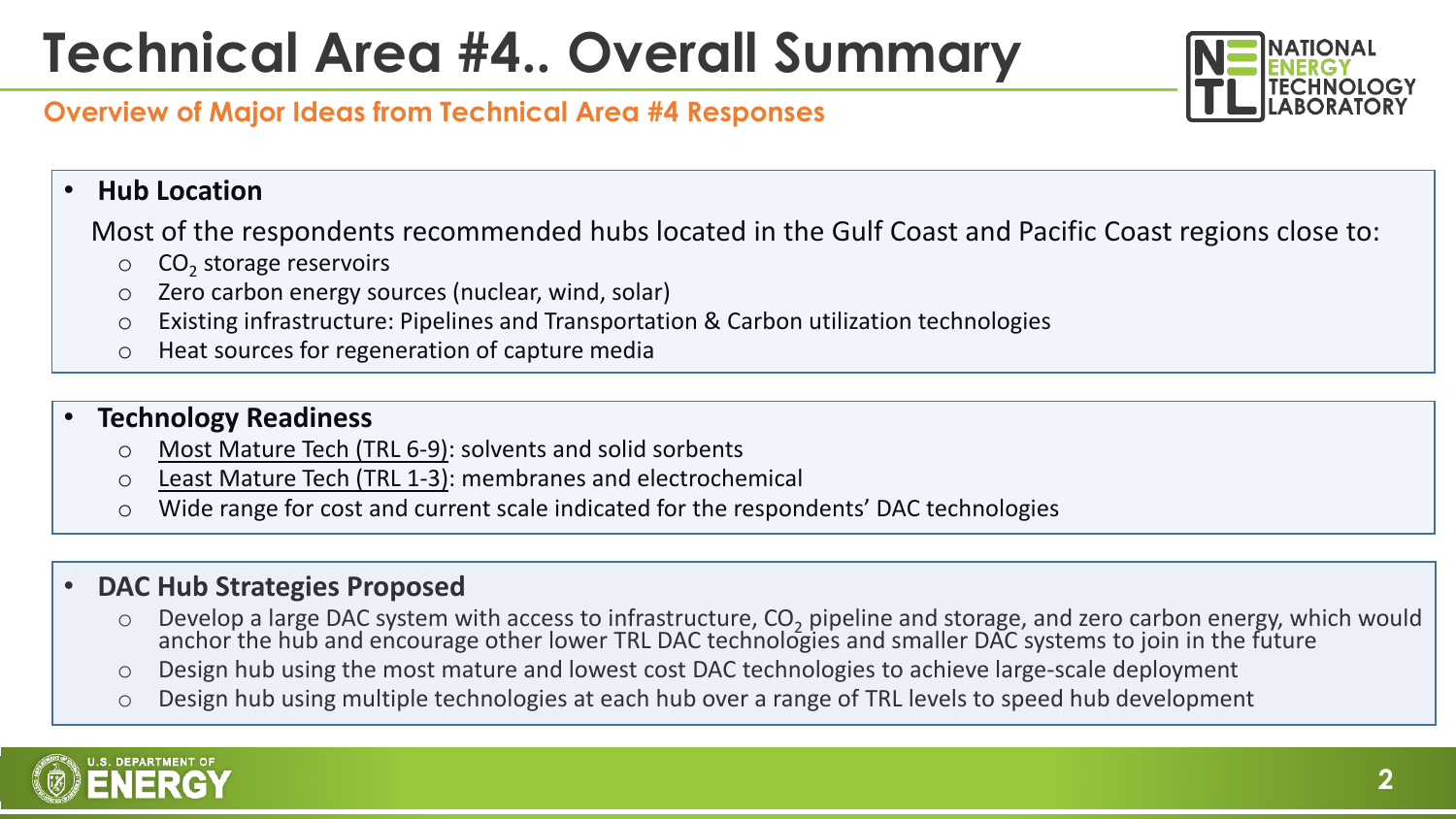# **Technical Area #4.. Overall Summary**



#### **Overview of Major Ideas from Technical Area #4 Responses**

• **Partnership**/**Business Models**

Strongly encourage market-based approach for competitiveness and innovation. Government should help support R&D through incentives enabling DAC development.

### • **Permitting and Regulatory**

Limited availability of state primacy or Class VI well permitting, lack of resources, and lack of experience with permitting authorities slow down permitting process.

Recommended DOE to work with EPA to get Class VI wells permitted for CO2 storage.

#### • **Community Engagement, Benefits, Impacts**

DAC facilities will result in additional direct and indirect employment; construction jobs and ongoing operations jobs will help with local communities, investment, and growth of the U.S. economy.

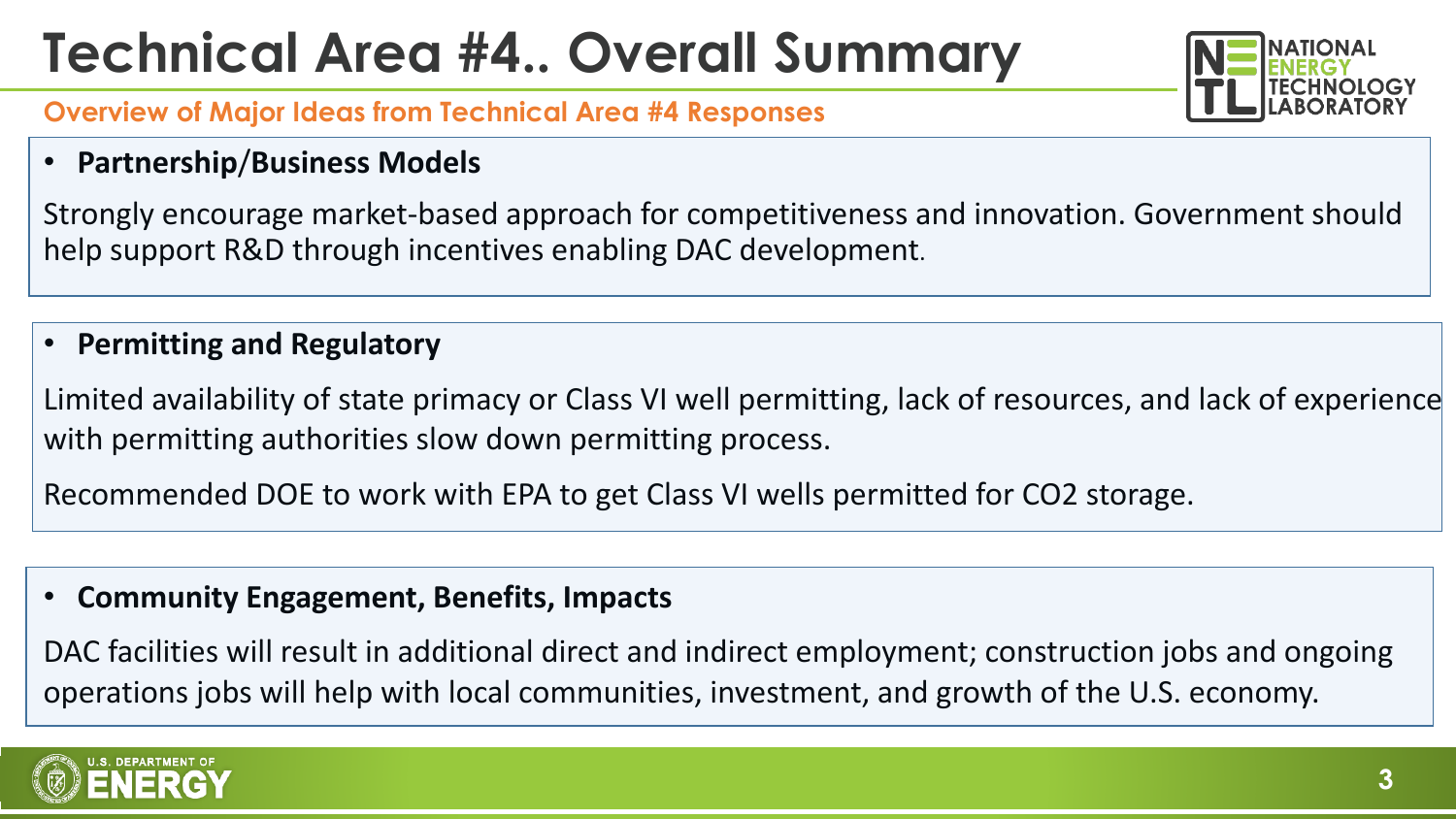# **Potential Locations for DAC Hubs**

#### **Recommended Regions for DAC Hubs from Respondents**

S. DEPARTMENT OF ENERGY





- Most of the respondents recommended the Gulf Coast and Pacific Coast regions
- Primary factors for choosing hub locations include proximity to zero-carbon energy and  $CO<sub>2</sub>$  storage and pipelines, and access to existing infrastructure and transportation.
- Others recommended potential storage locations, such as the Four Corners, Permian Basin, and Appalachian Basin.
- A few proposed the Midwest and East Coast regions for potential DAC Hubs.

**4**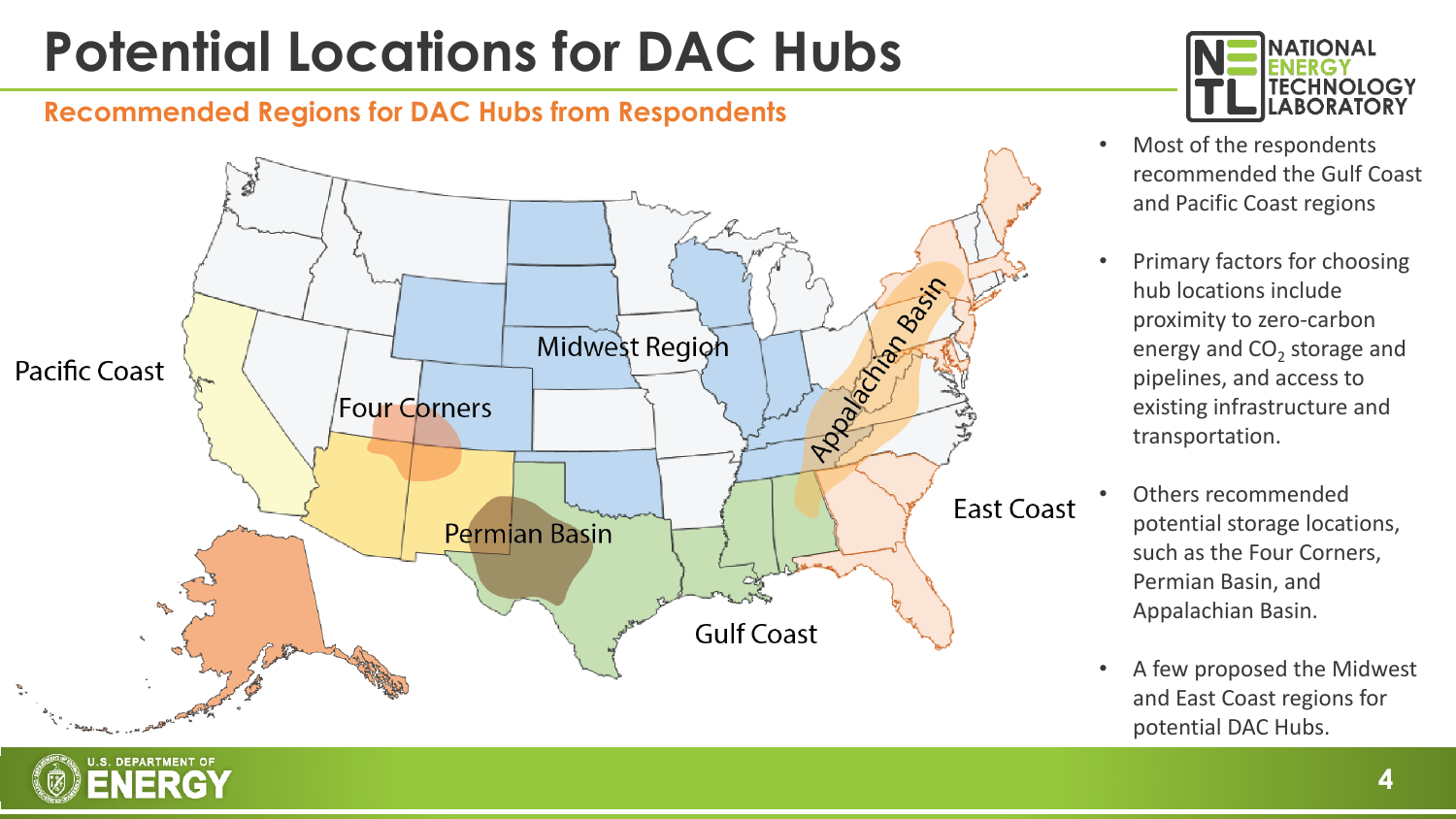### **Technical Area #5 - Direct Air Capture Prizes and Requirements**



**Response Overview**

- **35 respondents**
	- **Industry (23)**
	- **Academia (2)**
	- **National Labs (3)**
	- **Advocacy Organization (2)**
	- **Other (5)**